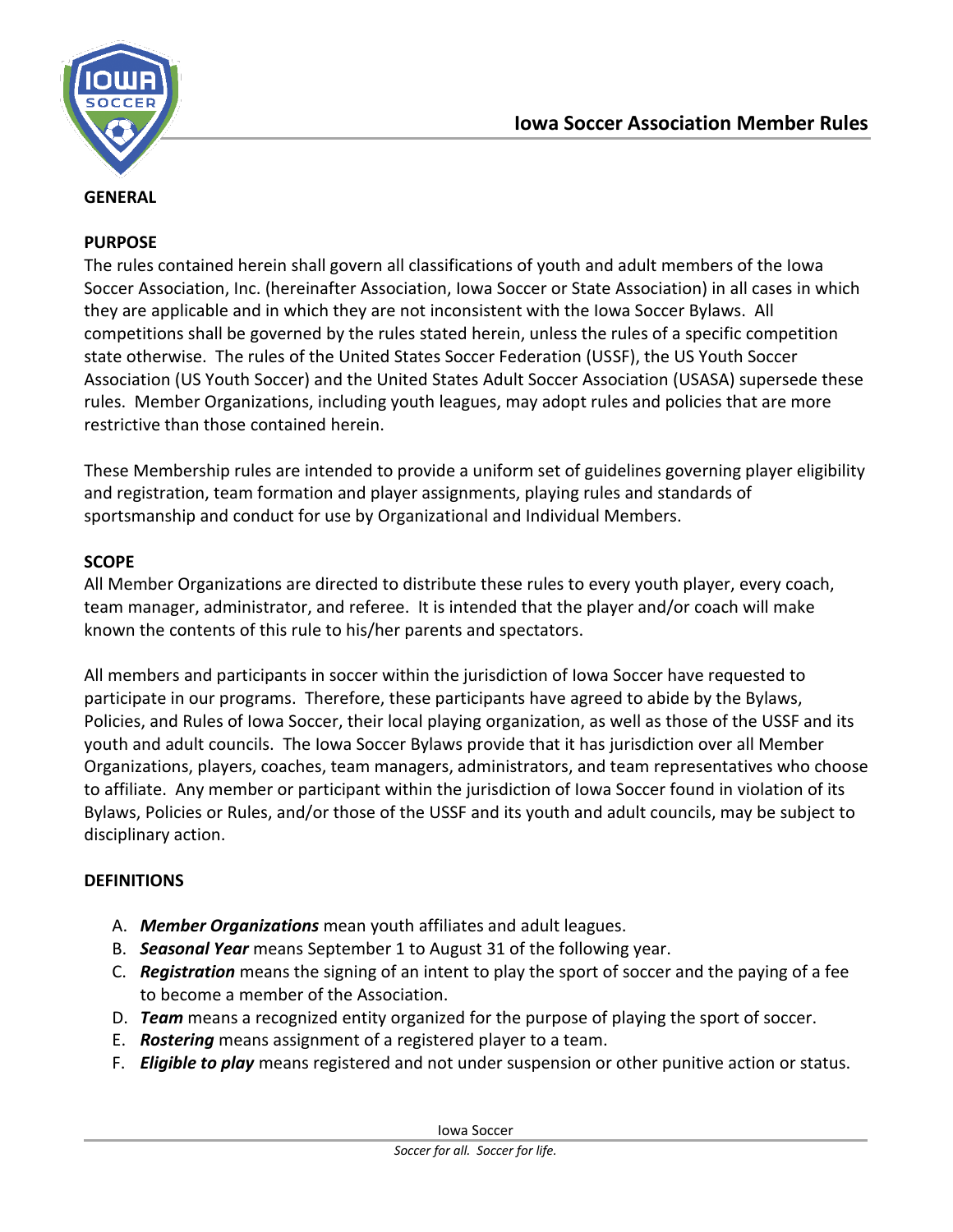

- G. *Suspension/Bad Standing* means the temporary withdrawal of rights and privileges such as but not limited to the right to play, coach or otherwise administer or participate directly or indirectly in Iowa Soccer's or its members' activity; such standing is governed by Iowa Soccer Bylaw Article XI. Any person or group (team, club, league, player, coach, etc.) that has been suspended shall be in less than good standing for the entire term of the suspension with all rights and privileges withdrawn unless specifically stated otherwise by the suspending authority.
- H. *Add* means the addition of a player to a team's roster.
- I. *Drop* means to remove a player from a team roster.
- J. *Release* means the withdrawal of a player from a roster during the current seasonal year.
- K. *Transfer* means the movement of a currently or previously-rostered player onto another roster or; the movement of a player who returns to the same roster within the current seasonal year.
- L. *Ejection* means the send-off of any player during a game, the dismissal of a coach during a game or the dismissal of a player before or after a game.
- M. *Multiple Registration* means having a player rostered to 2 teams during a seasonal year.
- N. *Tournament Team* is a team composed of players from more than one registered club. This team can only enter tournaments and competitions that allow Tournament Teams. Tournament Teams at the 7 and under through 19 and under divisions are allowed.
- O. *Event Roster* is a team created of players from within a registered club. This team can only enter tournaments and competitions that allow Event Rosters. Event Rosters at the 7 and under through 19 and under divisions are allowed.
- P. *Bulk Registration* is the act of registering without forming teams and rosters. The roster limits must be followed for all competitions per Section 9 of the Iowa Soccer Association, Inc. Membership Rules, including when creating Tournament and Event rosters.

## **SECTION 1 YOUTH TEAM FORMATION RULES AND REGISTRATION CLASSIFICATION**

Iowa Soccer 11 and under through 19 and under teams are required to be self-designated as "Select" or "Recreational". Iowa Soccer 9 and under and 10 and under teams are required to be designated as "Academy" or "Recreational". All 8 and under and below teams will be classified as "Recreational".

## **Recreational Team Formation Rules and Registration Classification**

- The team formation process will be random in nature.
- Criteria for player assignment will NOT include consideration for the ability of the player or the relative strength of the team.
- All forms of recruiting, invitations and tryouts are specifically prohibited. Coaches will have no direct input to or involvement with the assignment of players to their teams.
- If a Member Organization permits teams to remain together from season to season, the player has the option to stay on the team.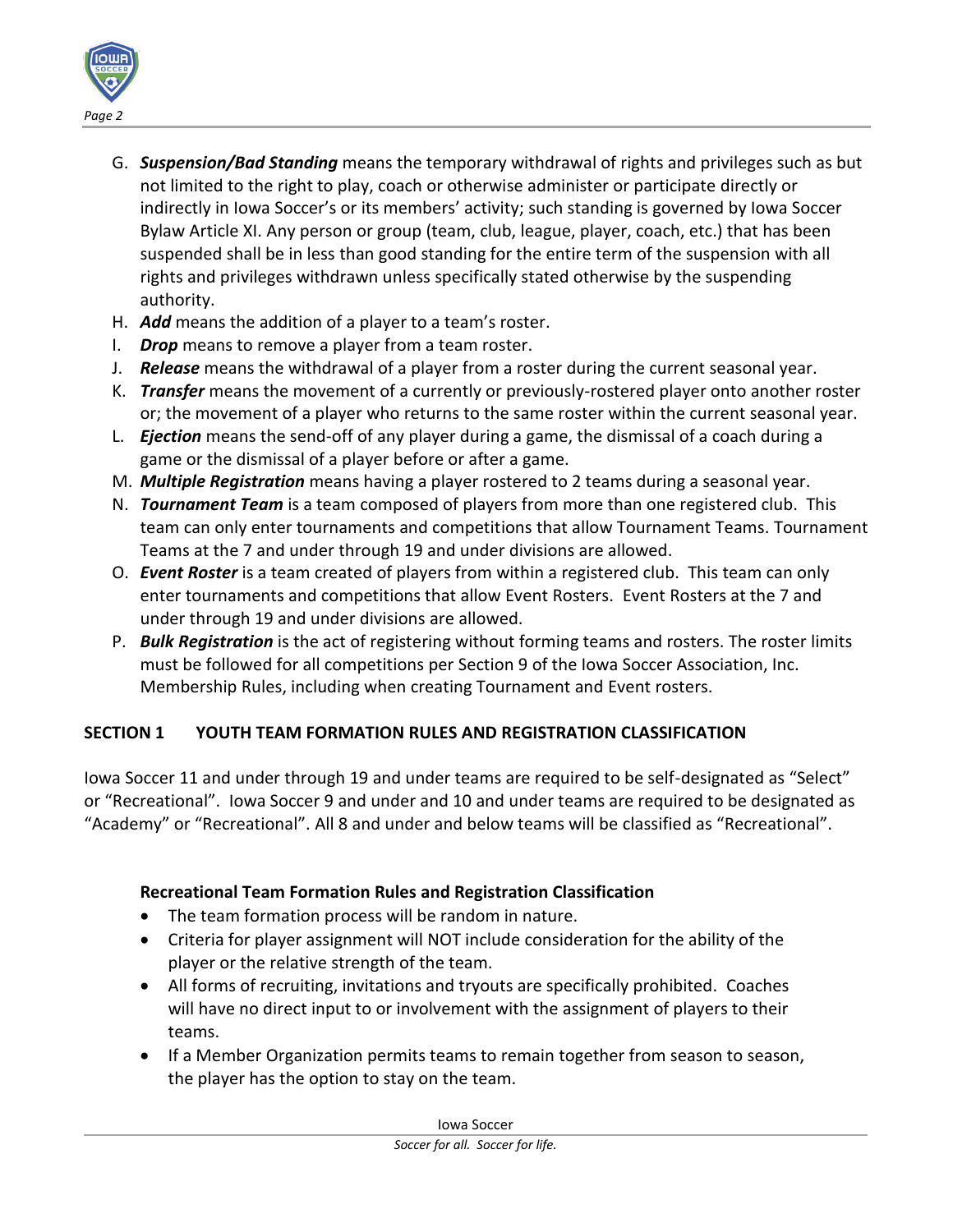

- New teams and returning teams that need players are formed by one of the following methods:
	- a. Players are assigned (rostered) to a team by age groups on a territorial basis (neighborhood, schools, precincts, zip codes, etc.)
	- b. Players are assigned (rostered) to a team by a random draw from a single player pool on a territorial basis as stated in (a) above.
- Players' names shall not be identified to the coach until the player is placed on the team. Only the head coach may request his/her child be rostered to the team that he/she is coaching.

## **Academy Team Formation Rules and Registration Classification**

Academy is an Iowa Soccer program for 9 and under and 10 and under players, with strict guidelines designed to facilitate an additional pathway for player and coach development. Players registering to participate in an Academy approved program will not be denied a spot on an Academy team. Academy teams must follow Recreational team formation rules and classification.

## **Select Team Formation Rules and Registration Classification**

Member Organizations and playing leagues may establish their own criteria for player selection and team assignment provided there is no conflict with Iowa Soccer Association Constitution, Bylaws, Rules, and Policies.

# **SECTION 2 MEMBER ORGANIZATION AFFILIATION, RULES AND RESPONSIBILITIES**

- A. Organizations seeking Iowa Soccer affiliation must complete the Iowa Soccer Application for Affiliation and provide the required documentation. Approval of the application and subsequent affiliation will depend on successfully addressing the Guidelines as stated in the application.
- B. Member Organizations and playing leagues may elect to adopt the same or stricter rules within its own organization provided those rules do not conflict with Association Constitution, Bylaws, Policies, or Rules.
- C. All Member Organizations must have a written Discipline and Appeals Procedures section in their constitution, bylaws, rules or other appropriate document. Written notification of subsequent changes to the organization's governing documents must be made to the Association within thirty (30) days of the adoption of such changes. The Association will notify in writing the Member Organization in the event an organization rule or rules appear to be in conflict with Iowa Soccer governing documents to the extent such changes may:
	- 1. Preclude teams of the Member Organization from participating in competitions sponsored by Iowa Soccer, US Youth Soccer or USASA, or
	- 2. Jeopardize continued membership in Iowa Soccer.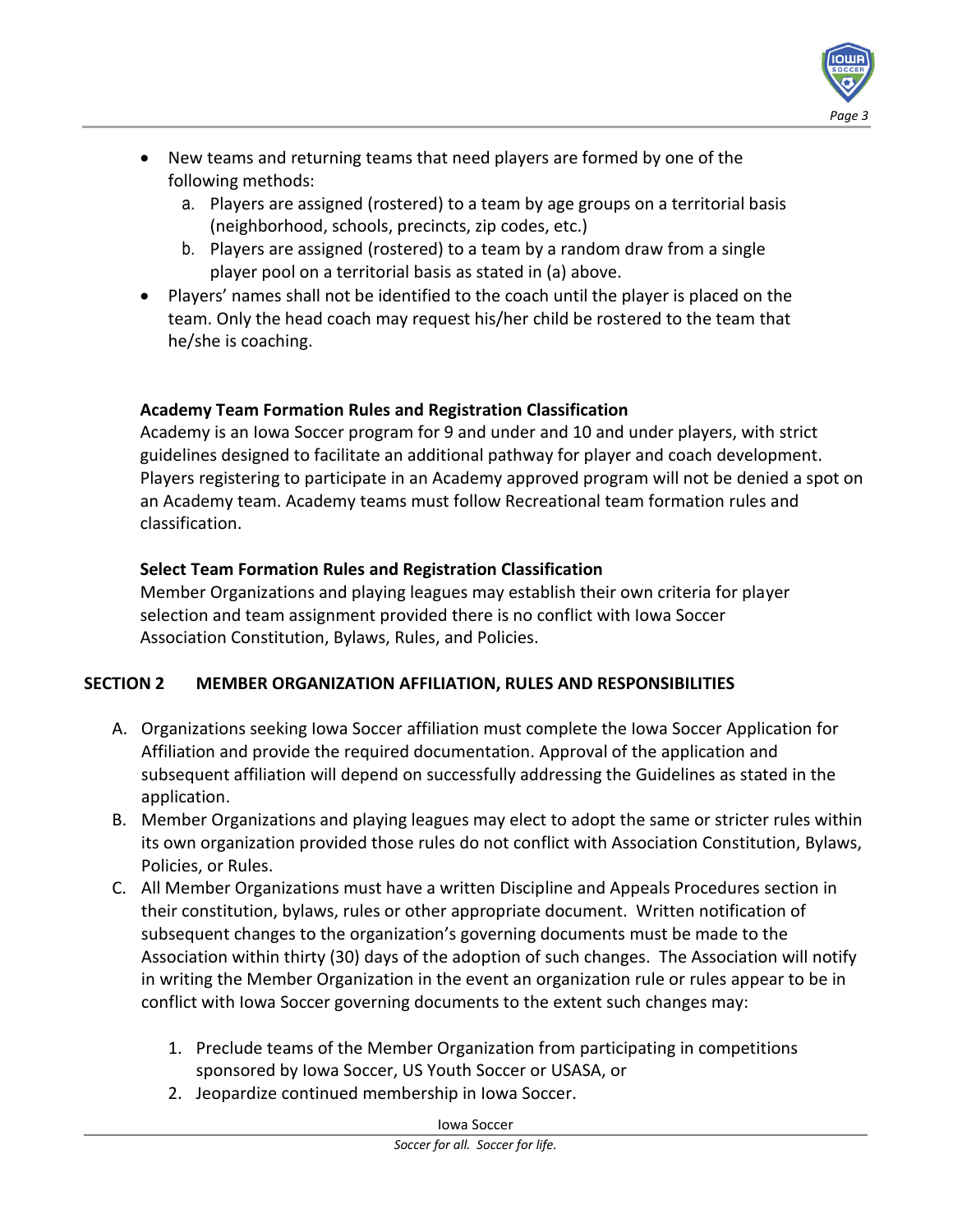

- D. Each Member Organization shall be responsible for ensuring proper registration of its players and teams, proper accounting for fiscal transactions and accurate and timely reporting as required to Iowa Soccer.
- E. Each Member Organization will plan and conduct player registration prior to each playing season.

## **SECTION 3 PLAYER REGISTRATION AND AGES**

- A. All youth and adult players must register annually and re-register prior to each season. Youth registration of soccer players under these rules shall include all those registrants defined as youth by the US Soccer Federation, which are all male and female registrants under the age of 19 years as defined in these rules under Section 3.D. Adult registration of soccer players will be all male and female registrants over the age of 19 years.
	- 1. Registration The player is registered to the State Association the moment the player or the player's parent or guardian signs the registration form and pays the appropriate fees.
	- 2. Obligation A youth player and parent are committed to the full term of the obligation as specified in writing by the Member Organization unless the Member Organization agrees to a request for a player transfer. In any case the player/parent must fulfill their financial obligation stipulated by the signing of the commitment.
	- 3. Rostering Rostering means assignment of a registered player to a team. Initial rostering shall commence no later than the player's first participation in a competition such as a tournament, festival or league game. Rosters may change but only with the approval of the club registrar and in accordance with Member Organization, adult playing league, Iowa Soccer, US Youth Soccer, USASA, and USSF rules and regulations.
- B. Age grouping for youth play will be: 4 and under, 6 and under, 8 and under, 10 and under, 11 and under, 12 and under, 13 and under, 14 and under, 15 and under, 16 and under, 17 and under, 18 and under, 19 and under.

For the 4 and under age division, we request the following:

- 1. The children must be bulk registered with Iowa Soccer.
- 2. Program directors and volunteers must take and clear a background check.
- 3. Program directors and volunteers must pay the equivalent amount equal to registering a coach with Iowa Soccer if not already registered.
- 4. For implementation procedures, please refer to the Iowa Soccer website [\(https://usys-assets.ae-admin.com/assets/923/15/resources-U4-Program-](https://usys-assets.ae-admin.com/assets/923/15/resources-U4-Program-Overview.pdf)[Overview.pdf\)](https://usys-assets.ae-admin.com/assets/923/15/resources-U4-Program-Overview.pdf) and the 4 and under Player Development Guidelines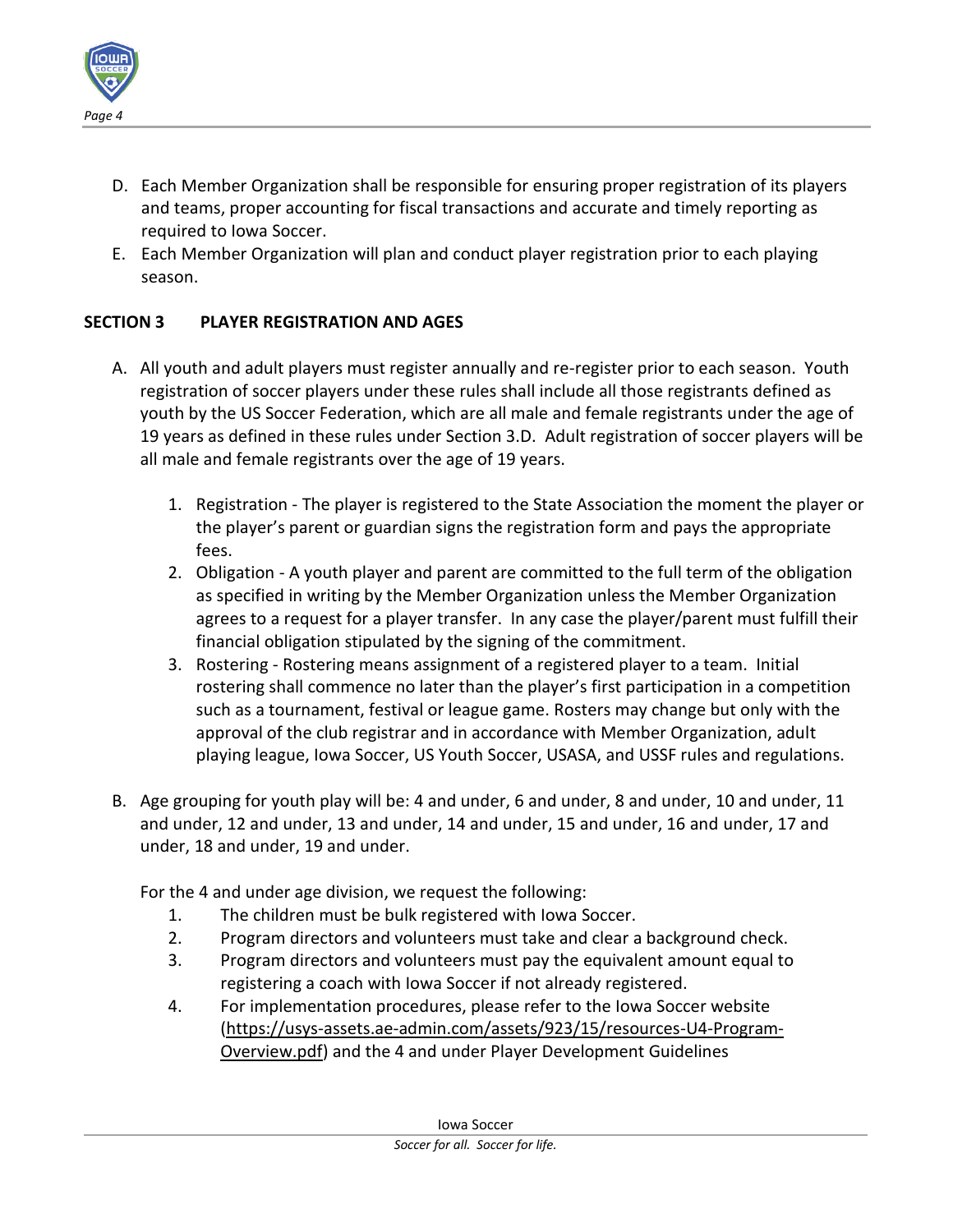- C. Bulk Registration is the act of registering without forming teams and rosters. A format of bulk registration is allowed in all age groups per the bulk registration policies set forth by Iowa Soccer.
- D. The age of a player for purpose of registration is based on the player's age in any given calendar year - January 1 through December 31. For specific age division details, please refer to the Iowa Soccer website and the birth year/ age group matrix. [https://usys-assets.ae](https://usys-assets.ae-admin.com/assets/923/15/initiatives-chart-birth-year.pdf)[admin.com/assets/923/15/initiatives-chart-birth-year.pdf.](https://usys-assets.ae-admin.com/assets/923/15/initiatives-chart-birth-year.pdf) The current seasonal year begins on September 1 and ends August 31 of the following year.
- E. Member Organizations will require all players to present proof of age when they register to play.
	- 1. Proof of age shall consist of a birth certificate or birth registration issued by an appropriate government agency, Board of Health records, passport, valid driver's license, alien registration card issued by the United States Government, a certificate issued by the Immigration and Naturalization Service attesting to age, a Uniformed Services Identification and Privilege Card issued by the Uniformed Services of the United States or a certification of an American citizen born abroad issued by the appropriate government agency. Hospital, baptismal or religious certificates will not be accepted. Member Organizations are encouraged not to keep a copy of proof of age of each player.
	- 2. International Clearance must be followed for players outside the United States as per United States Soccer Federation Policy 601-6.
- F. Teams playing up in age divisions**.** 4 through 10 and under teams may not play up in higher age divisions. 11 and under and 12 and under teams may not play up in higher age divisions unless approved by their playing league.

Players individually playing up in age divisions. With the exception of 4 and under, players may play up on higher age division teams. The determination of a player's ability and eligibility for play up rests with the affiliate and/or the affiliate's playing league. 12 and under and 14 and under teams cannot be created to subvert this rule. Teams in the 11 and under and 12 and under age divisions cannot have a roster that has more than forty (40) percent of their players who are 10 and under or younger. Teams in the 13 and under and 14 and under age divisions cannot have a roster that has more than sixty (60) percent of their players who are 12 and under or younger.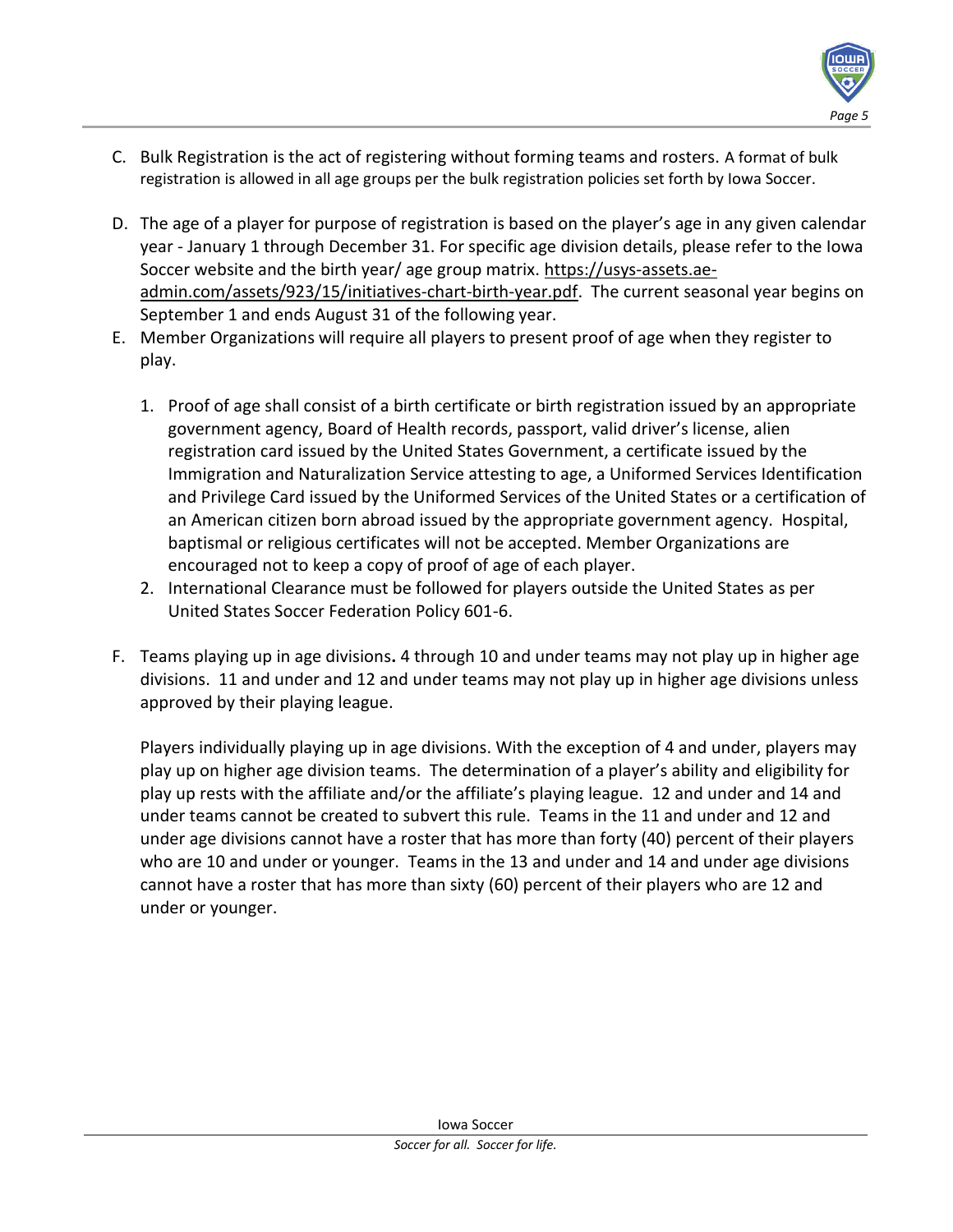

#### **SECTION 4 PLAYER PASSES**

All Iowa Soccer-approved rosters and player passes must be generated by the Iowa Soccer registration software/online solution.

For all matches in the 10 and under through the 19 and under age divisions and in all inter-club 8 and under matches, player passes must be presented to the referees prior to each match. Player passes must have a picture affixed and be laminated. In all intra-club matches in the 8 and under divisions and below the competition authority may set policy for player pass presentation.

This policy does not include tournament play that is governed by State Association requirements, the Application to Host, and Hosting Agreement.

#### **SECTION 5 PLAYER REGISTRATION AND TRANSFERS**

#### YOUTH

- A. All youth and adult players must register annually and re-register prior to each season.
- B. Youth players not residing in Iowa may be required to request written permission from Iowa Soccer for the player to be allowed to register and roster on an Iowa Soccer team. Such requests must be sent to Iowa Soccer for processing and consideration.
- C. A youth player may be required to register through, or be released from, the state association of the player's residence. If the player wishes to play on a team in another state association, the player may be required to obtain and complete an Interstate Transfer form. The form, along with the appropriate fee, must be submitted to the Member Organization with which the player would register. The form and the fee then are submitted to the State Association for approval.
- D. Starting at 09 and under age group youth players may be registered to two Iowa Soccerapproved teams at any given time during the seasonal year; this is considered multiple rostering. One team must be designated as the primary team. The other team will be designated as the secondary team.
	- 1. Multiple rostered players will be charged a registration fee for each designated team.
	- 2. Each team is limited to three (3) secondary rostered players.
	- 3. Players multiple rostered to a Recreational team and a Select team will have the Select team designated as their primary team.
	- 4. A multiple rostered player will have a player pass issued for each team. The roster will designate the primary and secondary teams.
	- 5. 4 and under through 8 and under players cannot Multiple Roster.
	- 6. Registered Academy program players cannot Multiple Roster.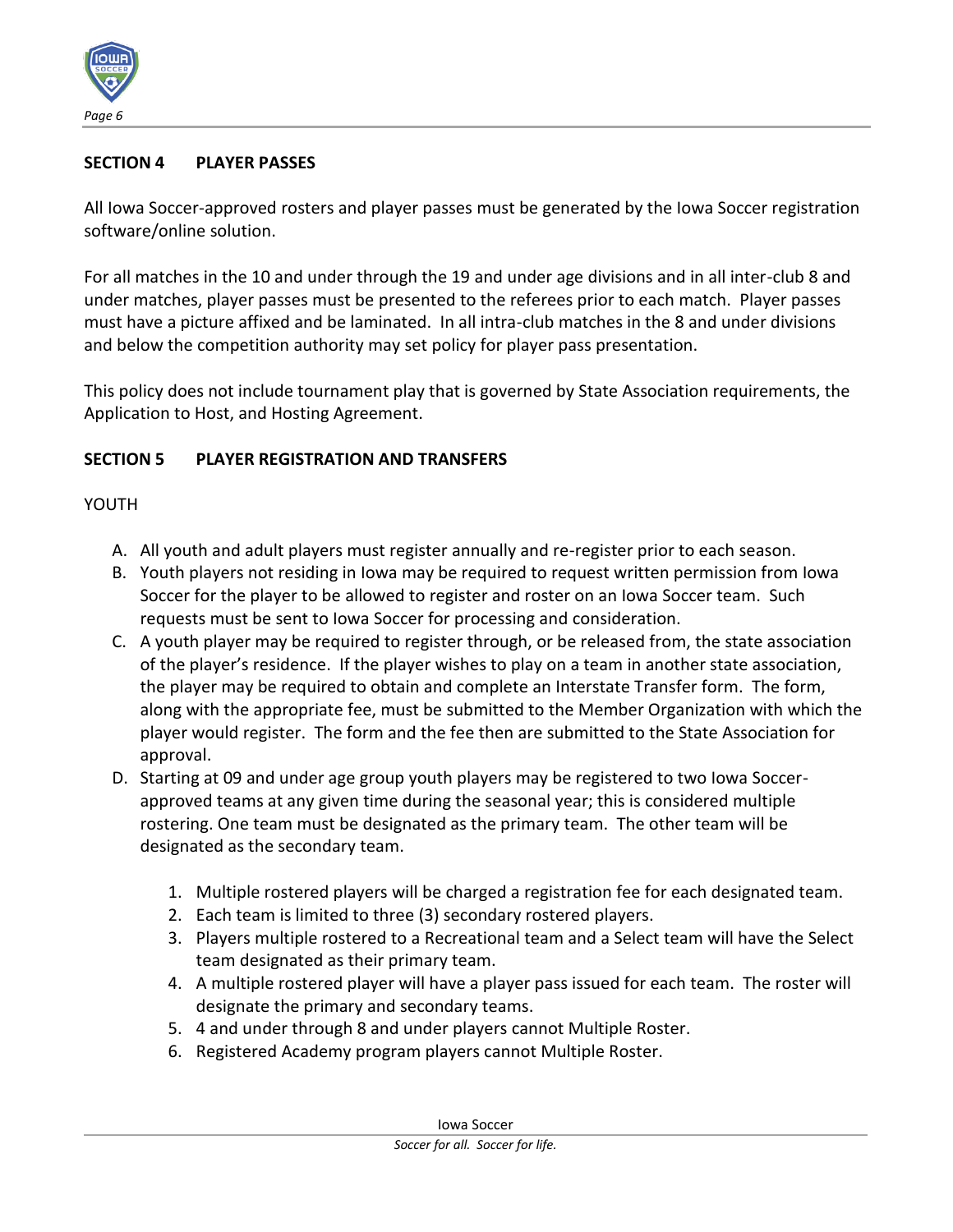

- E. The exceptions to Section D above are: unaffiliated Olympic Development players and college players.
- F. Those players wishing to play in the US Youth Soccer National Championship Series Iowa State Cup must be primary rostered to their Cup team.
- G. Youth players may change teams during the seasonal year in the following manner:
	- 1. Member Organizations reserve the right to reassign players and re-register the new teams by filing the appropriate forms (i.e. transfer forms, adds, deletes) with Iowa Soccer.
	- 2. Rostered players may be transferred within their club, from team to team, by that club's registrar.
	- 3. Rostered players may transfer from club to club during the seasonal year only by completing and submitting a Transfer form. With the exception of transfers of Recreational players, a transfer will be assessed to the receiving team as per the National Championship Series rules.
	- 4. Member Organizations may deny player transfers if the player/parent has not fulfilled their obligation, financial and/or other, to the club, an obligation that was presented to them in writing at the time of the original registration.
	- 5. Member Organizations may form Tournament/Event teams in 7 and under through 19 and under age divisions from players who are rostered with Member Organization teams. These teams are registered for one event only and will be so designated on the roster. The Association will charge a fee for each Tournament roster. The roster must be completed and submitted by the Member Organization from which the Head Coach of the team is registered.
	- 6. Youth players may register and play on adult teams without losing youth eligibility. Youth teams may play in adult leagues.

## ADULT

- A. Adults must register with the State Association through leagues.
- B. Adult players may register on one or more teams during the same seasonal year and will be charged a fee for each additional team.
- C. Adults may transfer to another team with notification to the leagues. The league must notify the State Association of the change.
- D. Roster sizes for adults will be determined by league rules.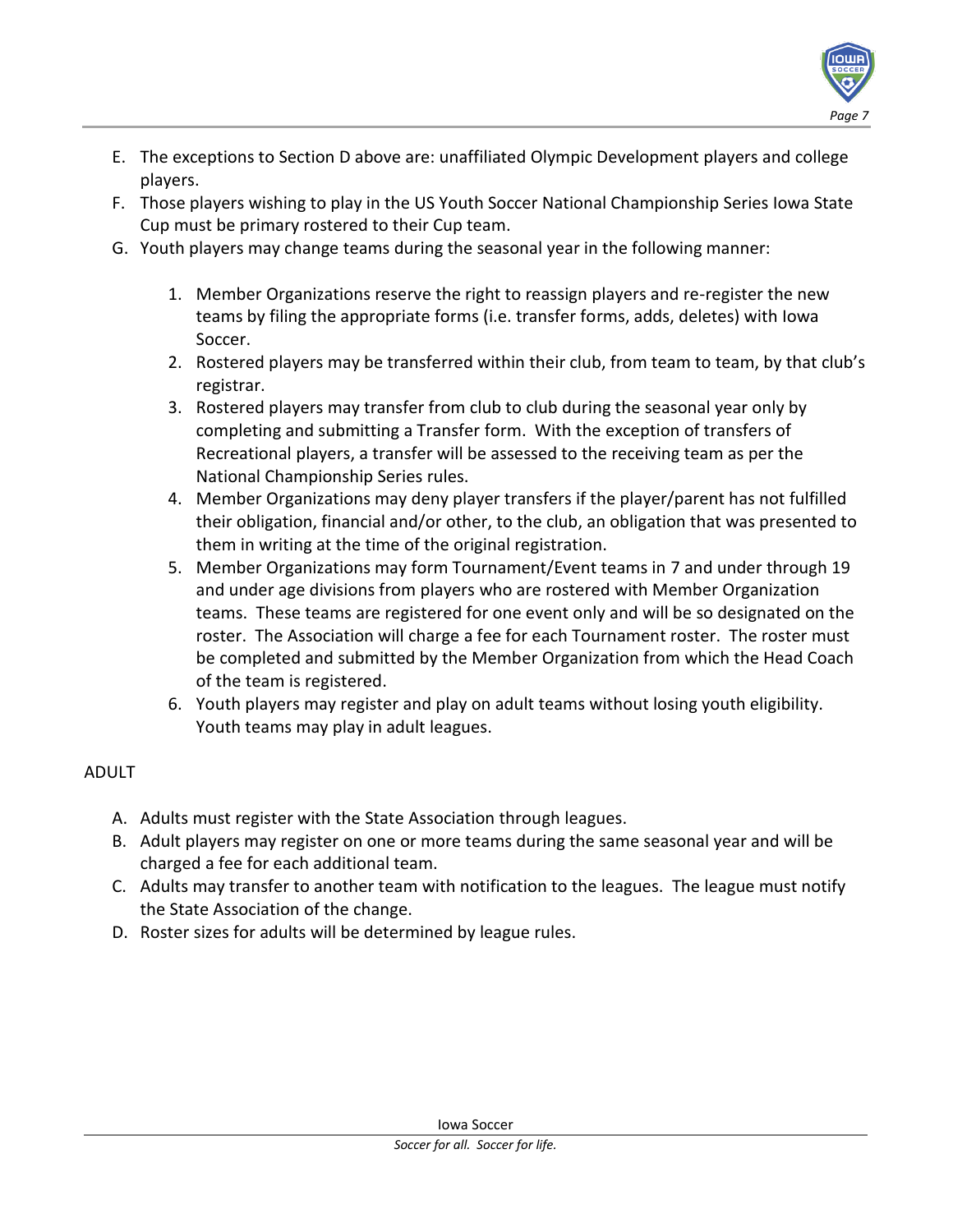

#### **SECTION 6 REGISTRATION AND CHANGE OF A PLAYER'S RESIDENCE**

A. A player changing residence outside the State of Iowa must immediately notify the Member Organization with whom the player is registered and surrender his/her player pass to the Member Organization's Registrar.

#### **SECTION 7 MEMBER ORGANIZATION REGISTRATION RESPONSIBILITIES**

Each Member Organization shall be obligated to register its players with Iowa Soccer in accordance with USSF Policy 212-1. This includes participants in any of the Member Organization's programs such as camps, clinics and other organized activities. The exceptions to this rule are: 1) scheduled tryouts for Select teams either organized as tryouts or a part of team practices as long as the number of tryouts or practices does not exceed three per participating player; or (2) organized summer day camps. These exceptions allow Member Organizations the ability to showcase their service offerings and extend "goodwill" service to nonmembers of the community.

#### **SECTION 8 GUEST PLAYERS AND PLAYER LOANS**

- A. When playing outside Iowa for friendly or tournament matches, Iowa Soccer shall allow the use of the number of guest players that is allowed by the tournament or hosting organization, provided that the request for guest player inclusion is made to Iowa Soccer through the Guest Player agreement process.
- B. When playing in Iowa, unless required by the hosting organization, guest player requests do not have to be submitted for Iowa Soccer players wishing to guest play on Iowa Soccer teams playing in Iowa Soccer-approved tournaments.
- C. For Iowa Soccer registered players wishing to guest play on teams from other State Associations, a Player Loan Agreement request must be submitted to Iowa Soccer.

#### **SECTION 9 ROSTER SIZES AND PER SIDE SIZES**

| <b>Age Division</b> | <b>Maximum Roster Size</b> | <b>Maximum Players Per</b> |
|---------------------|----------------------------|----------------------------|
|                     |                            | <b>Side</b>                |
| 4 and under*        |                            |                            |
| 6 and under         | 6                          | 4v4                        |
| 8 and under         | 6                          | 4v4                        |
| 10 and under        | 12                         | 7v7                        |
| 12 and under        | 16                         | 9v9                        |
| 13 and under and    | 22                         | 11v11                      |
| above               |                            |                            |

\*4 and under information is under Section 3.B.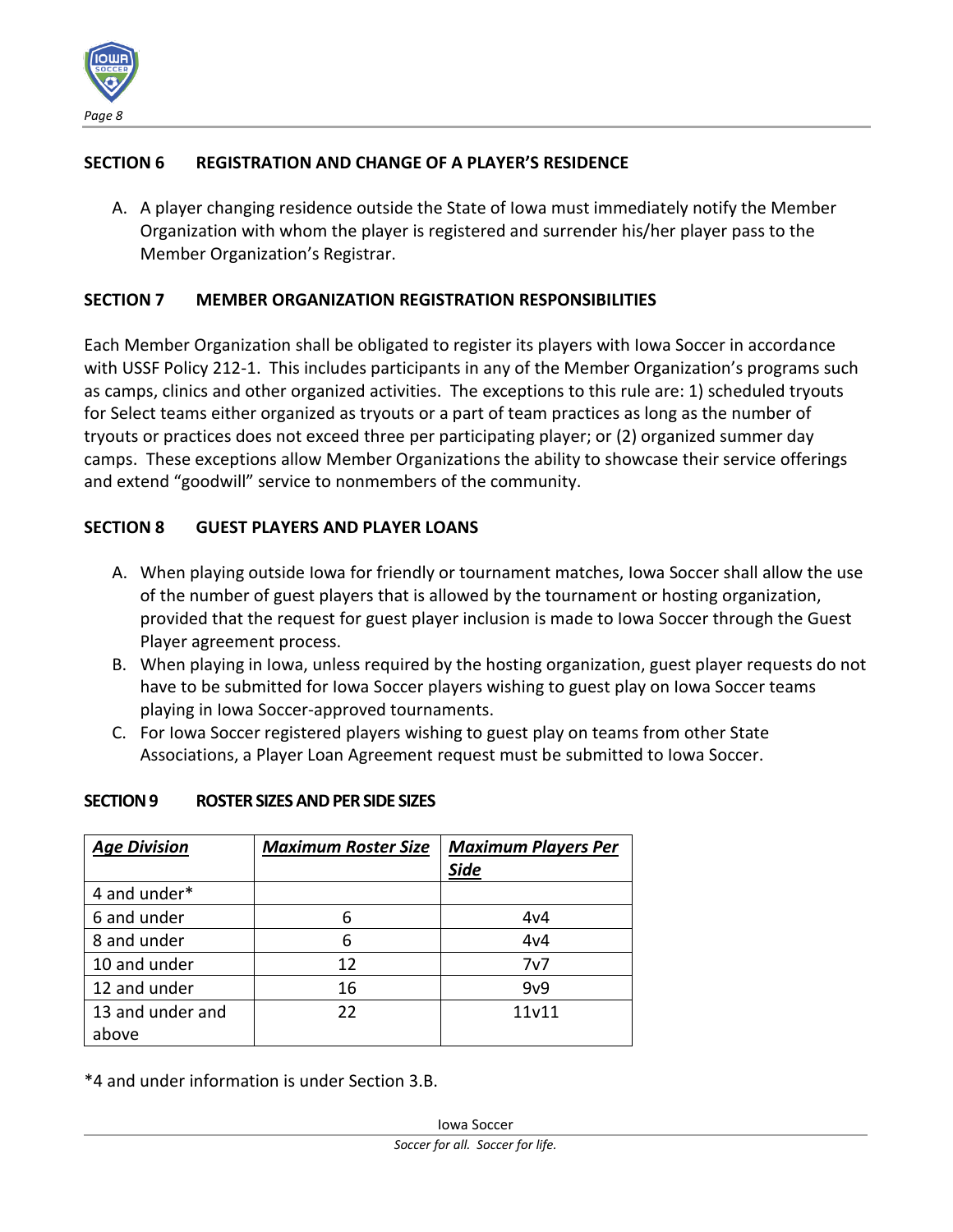

For teams in the 13 and under and above age divisions that have more than 18 on the roster, only 18 players will be allowed on the game roster and on the team's sideline during any match.

#### **SECTION 10 TRYOUTS**

Tryouts in the 4 and under through the 10 and under age divisions are strictly prohibited. For tryouts in the 11 and under and above age divisions, Member Organizations are governed by their respective league/club rules/policies and by Iowa Soccer Coaches Code of Ethics/Conduct.

## **SECTION 11 COACHES**

- A. All teams must have coaches on the sideline during practices and competitions.
- B. In order to be on the sideline during practices and competitions, all coaches must complete a volunteer disclosure form and be cleared by a background check before being considered registered and able assume any coaching duties.
- C. Head coaches coaching youth teams must not be younger than 18 years of age. Assistant coaches may be under 18 years of age as long as they are coaching in the presence of a head coach who is 18 years old or older.
- D. All coaches, both head and assistant coaches, should must have a laminated, US Youth coach pass at every practice and match visibly available for verification and signifying that they are registered and have passed the required background check and completed the required risk management trainings.

#### **SECTION 12 SPORTSMANSHIP, MISCONDUCT AND ABUSE**

All Member Organizations are directed to monitor, investigate and act as may be appropriate to ensure any and all problems regarding unsporting conduct and ethical breeches are not permitted. Any and all such activity may in some cases preclude action by a league or Iowa soccer, but will not in all cases eliminate such action by a league or Iowa Soccer.

Any misconduct justifying a report by a referee or any other person shall be directed to the Member Organization with which the player, coach or team official is affiliated. The Member Organization shall promptly (within 10 days after the receipt of the report) rule on the report and take appropriate action. If dissatisfied with the decision, the charged party has the right to appeal the decision to the Member Organization. If that appeal is denied, the appellant has the right to appeal the decision to the State Association.

Verbal or physical abuse by a coach or player upon a referee is governed by USSF Bylaws. In matters of verbal or physical abuse by a coach, player or other team official upon all others, the Member Organization is expected to act promptly (within 5 days of the incident) and in a manner appropriate for the violation. A full report of the incident and the Member Organization's subsequent action is to be submitted to Iowa Soccer immediately after action is determined. Iowa Soccer will determine the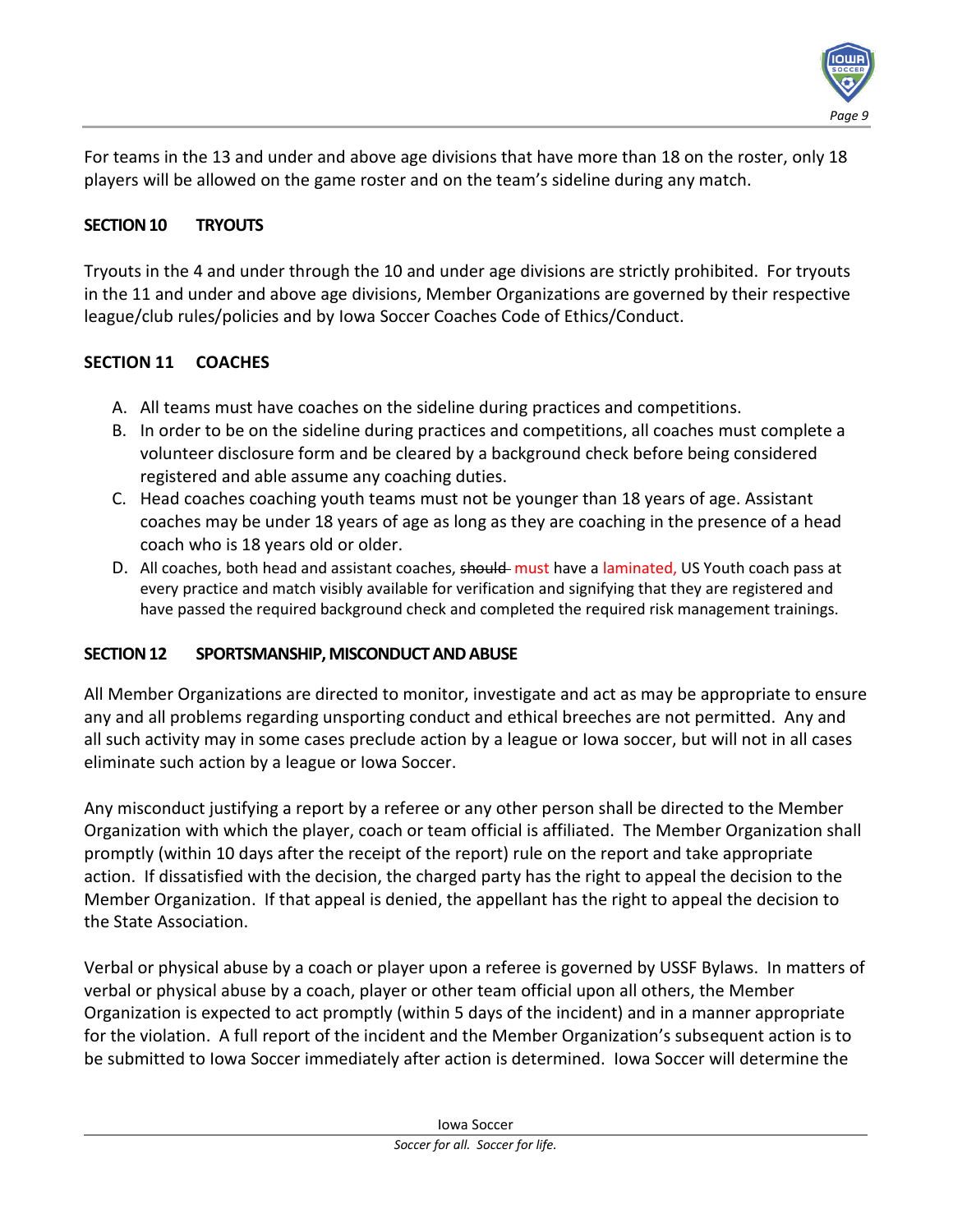

extent of action to take, if any, in addition to that taken by the Member Organization and the process and procedures will be guided by the Iowa Soccer Hearing and Appeals Policy.

Spectator misconduct must be acted upon by the club with whom the spectator is associated.

All Member Organizations are encouraged to adopt the Alliance 4 All Codes of Conduct for coaches, players, parents and in-house referees. Organization Members may adopt their own codes if they wish to enhance the Alliance 4 All codes, or to make the items more restrictive.

## **SECTION 13 OBTAINING INSURANCE COVERAGE FOR A LEAGUE**

For the purpose of determining if insurance coverage may be extended to a league, a league representative must submit, annually, a form confirming the league will meet the requirement for being insured. If the requirement is met, insurance coverage will be granted for the designated season or seasonal year for which it has been requested.

Requirement for obtaining insurance coverage

• All players, coaches and teams participating in the league must be registered with Iowa Soccer, or with another US Soccer member organization

## **SECTION 14 APPROVING TOURNAMENTS**

If an Iowa Soccer Member Organization intends to operate an Iowa Soccer-approved tournament, which includes having insurance coverage, it must be approved through Iowa Soccer's tournament approval process.

During the approval process, the tournament will be evaluated based upon an application that contains:

- A "Request to Host a Tournament" form
- A "Host Agreement" form
- The tournament rules, regulations and policies, which must reflect, with no exceptions:
	- $\circ$  Iowa Soccer Member Rules Section 8 "Guest Players and Player Loans" will apply to Iowa teams in the tournament
	- $\circ$  4U-10U divisions, if applicable to the tournament, may only play a festival style format wherein
		- Scores and standings are not kept
		- There is no "advancement" to championship games and no awards are given based upon standings
		- Participation awards are given to individual players

If approval is not granted, the Member Organization will have the opportunity to address shortcomings and resubmit its application.